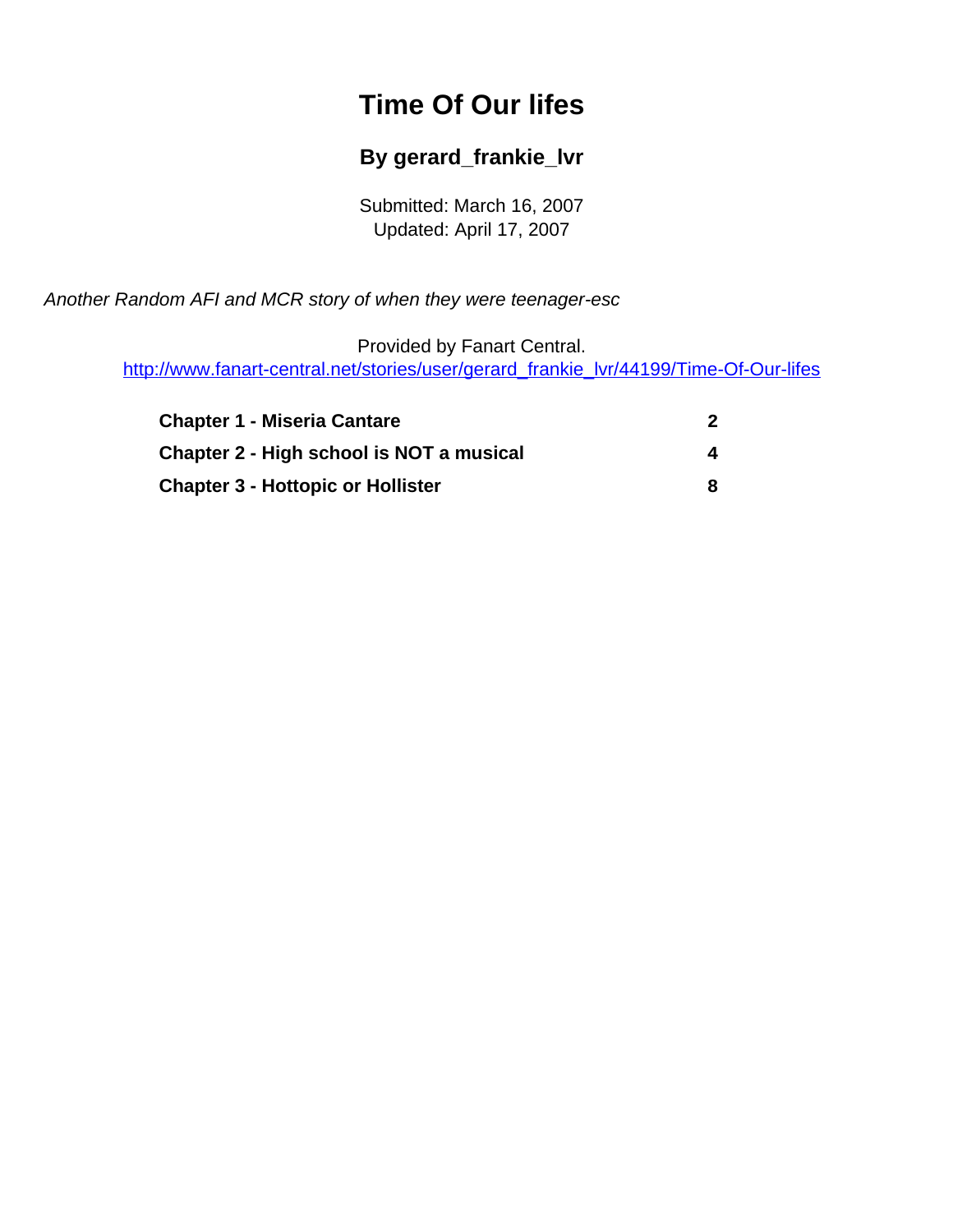#### **1 - Miseria Cantare**

<span id="page-1-0"></span>"Boo!"Frankie screamed jumping out of his boyfriends locker and kissing him on the cheek."What the hell?Frankiewhat did i say about jumping out of my locker?"Gerard sighed.

"Awhh!Im sworry baby."Frankie cooed kissing Gerards forehead."Hey!No using you adorabel-ness to get out of troubel."Gerard said annoyed.Frankie giggeld pounceing out of the locker."Umm so what class do we have next?"asked Frankie tilting his head."STOP WITH THE ADORABEL-NESS!"Gerard screamed."Oh my Gerard,Thats a class?""Frankie....."Gerard shook his head."What?!""Come on we gatta go meet Davey and Jade."Gerard pulled on Frankies hand."But what class do we have next?YOU DIDNT TELL ME!CASUE I FORGOT-ELS AND MY HEADS GANNA SPLODE FROM THE NOT KNOWING-ESS!"The door next to Gerards lcoker."Be quiet!"A teacher scolded."Sworry Mwr.Teacher."Frankie pouted his lip out."NOO!"Gerard screamed at the top of his lungs."Thats it your going to the princepals office."Said the teacher grabbing Gerard by the arm and pulling him twords the office."Stupid teacher."Frankie walked twords the lunch room.

"Frankie!!!"Davey yelled running up."Hii!"Frankie yelled back waving.""IT WAS A TRADAGIE!!!"Davey screamed getting to Frankie."What?"Frankie asked wide eyed."IT WAS A

TTRRAADDAAGGIIEE!!!"Davey sobbed agian."What was?"Frankie asked holding his friend up hugging him."JAADDEE!!!!""Jade was a tragidey?"Asked Frankie."No what happend to him!"Davey sobbed more. "What happend."Asked Frankie."He lost his makeup!"Davey yelled with more crying."GASP!"Frankie said loudly."We got to go find it for him!"

LATER:

"Okay so we skip scross the feild singing Queen while eating appel sauce in tutus."Frankie said drawing a diagram."What the hell dose that have to do with finding my makeup?"asked JAde folding his arms. "Ya know,Maybe Smith stole it as a crule joke?"Pointed out Davey floping on the couch."I dunno...i just want some pizza!"squealed Frankie.

"GEEEEEEE-RRAAAADDDD!"Frankie yelled

-Scilence-

"GEEEEEEEEEEEEEEEEEEEEEE!!!!!"Frankie screamed agian.

-More Scilence-

"On No!The the ninja lambs got him!!"Frankie yelled dramaticly.Just then Gerard came through the door with his school books soaked."Gee!"Frankie shouted jumping on Gerard."Where have you been ive been do worried about you!?"Frankie nuzzeld Gerard."I got detention becasue your evil cuteness."Gerard said."ohh sorry,Frankie said putting his finger on his chin inocently,as Gerard was going to yell about the cuteness."How com your all soggy?Frankie asked playing with Gerards wet hair."Becasue..its raining out and someone took my car with out asking."Gerard said getting up."oh..sorry..agian."Frankie pouted."wow ive been saying sorry alot today,havent i?"Frankie asked."Sure."Gerard said."Well.....I WANT PIZZA!"Frankie yelled."Call the pizza guy and tell him i want pizza,gee!""Why cant you do it?"Gerard asked taking of his

shoes."Caaauussseeeee.""Frankie......."Gerard said."Yesssiiiieeeee?"Frankie asked."wanna hear the Powm i wrote for you in detention?"asked Gerard."YEAH!!!"Frankie squaked jumping on the couch."Ready me it."he said bounceing."Okay...just dont make fun of me."Gerard said getting hid poem out of his back pocket."YAY!"Frankie squaled."Ah-hem."Gerard coguhed trying to be sily which casue a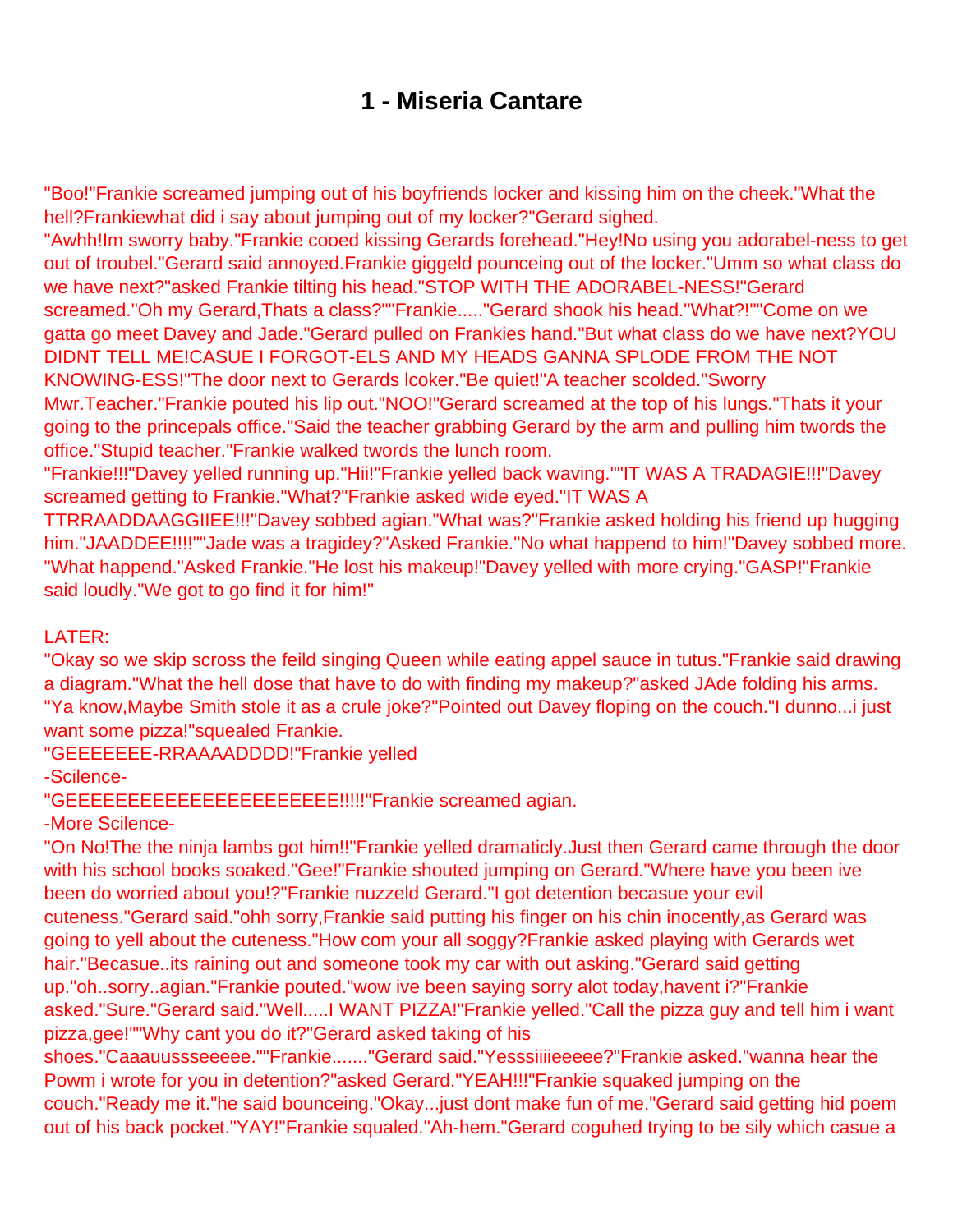# giggel out of Frankie. "ROSES ARE RED. VIOLETS ARE BLUE. I WANT A BLOW JOB. HOW BOUT YOU?"

"HAHA!Gee!"Frankie giggeld.""Hey you said you wouldent make fun!"Gerard pouted."Hehe it was special rardy."

"Now call the pizza guy."Frankie squaked.

"I want my blow job first."said Gerard folding his arms."You were serouis?"Asked Frankie.

"Yes...."said Gerard looking to the ground."YAY!"Frankie squealed hugging on to Gerards waist. "TAKE OFF YOUR PANTS!"Frankie screamed hugging onto gerards hip.

"Sugar,not in the living room."Gerard pleaded squimishly as his pants began to tighten(sp?)

"But i wanna watch?"said Davey. "Your not funny Davey."said Gerard.

"Im not trying to be."said Davey.

"I know,your just not funny."said Gerard.

"I AM TO!"Davey angerily shouted.

"Hee Hee i know"Gerard smiled.

"You such a frack face,Gee."Davey complained.

"I AM NOT!!!"Gerard yelled startling Frankie.

"WOULD YOU JUST CUOPRATE SO I CAN GET IN YOUR PANTS??!!!!"screamed Frankie.Gerard sighed and grabed Frankie by the belt and gently pulled him to the room they shared.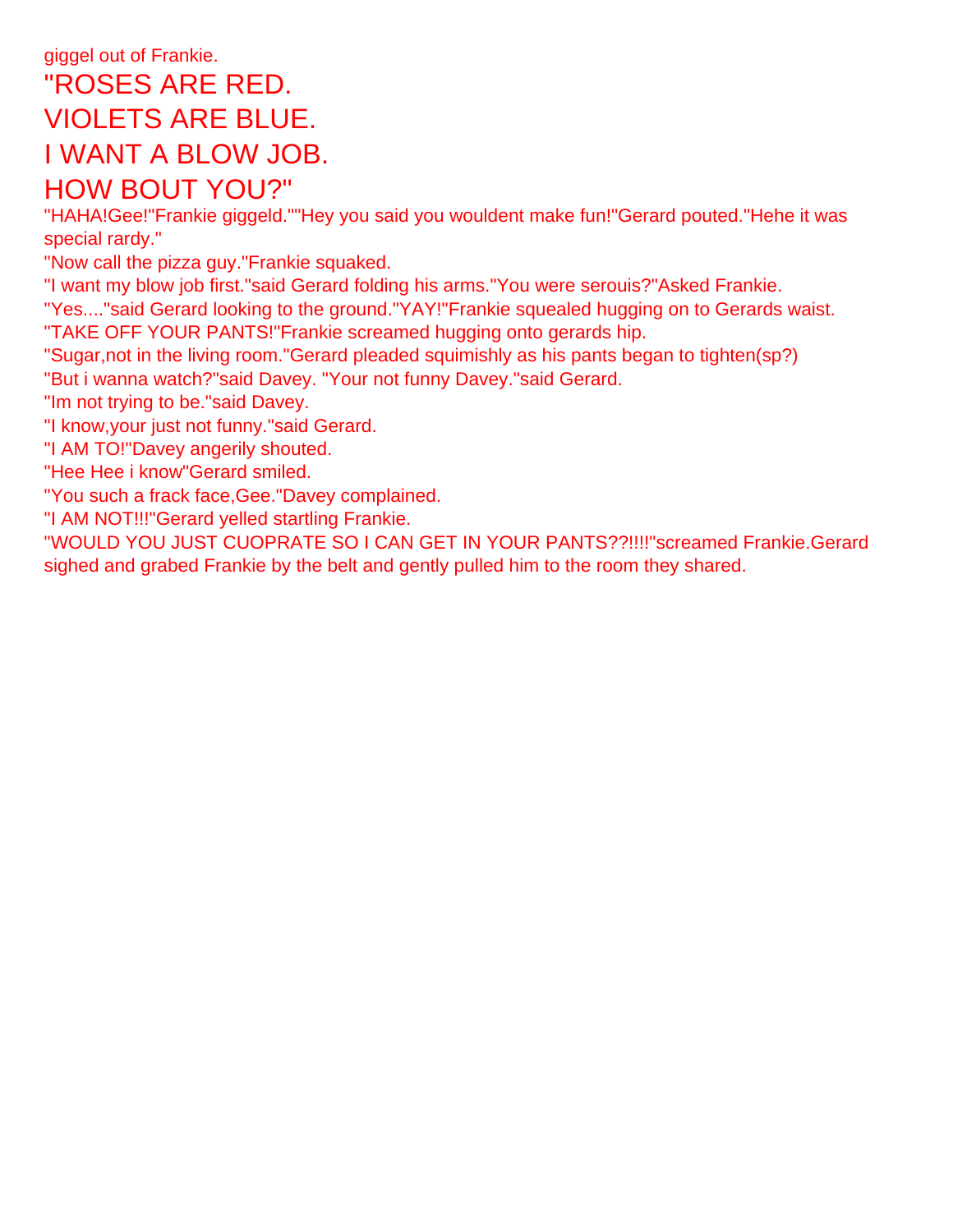## **2 - High school is NOT a musical**

<span id="page-3-0"></span>"Da da da da da da da da da da da da da da da Da da da da da da da da...POP GOES THE WEASEL!"Gerard sung as he waited for hos spanish class to start."Gerard,spanish class has nothing to do with weasels poping."The teacher said as she enterd the room.

"Wellllll it could ya know.What if a Mexican dude person guy was driving on a road not paying attention and then a weasel went on the road and he hit it and went OH NO!what did i hit?then he gets out and checks and its a weasel and then the weasel goes POP! and he gets scared and screams in spanish."Gerard argued,as the teacher stared at him blankly."Im not insane...."Gerard said,everyone giving him dirty or confused looks.

"STOP LOOKING AT MEEEE!"Gerard screamed.

------------------

"Im booorrreeeedddd."Frankie whined leaning back in his seat."Okay."said Mikey uncareing staring at the front of the room."I want my Gee Gee!"Frankie whined more,looking around the room for somthing fun to do.

"Heyy,Miikkkeey?"

"What?"said Mikey still in an uncaring mood.

"I dunno i forgot what i was ganna say."Frankie said with a blank expression.

"Frankie...."Mikey sighed.

"Oh my god!Why dose EVERYONE do that to me!?First Santa,then Mommy,next Gerard and now you!"Frankie slamed his head agiasnt the desk.Then the school bell ringed telling the students to leave for there next classes."Hey,scence when do we have a school bell?"Asked Frankie.

"Umm scence forever?"Mikey said."Mikey your so silly."Frankie giggeld leading his freind to the hallway. "What did i do?"asked Mikey."Thats Gees line!"Frankie said.

"Must all of our conversations involve Gerard?I mean i was your friend first."Mikey pouted.

"Awwh!!Mikes im sworry."Frankie cooed,stroking mikeys hand."Well i gatta go meet Alicia."Mikey smiled. "But Mikeles!I wanna spend time with you."Frankie said with puppy eyes.

"Go spend time with Gerard."Mikey said."But you just said cant we have a gee-less related convo and or moment and now your ruining our gerard-less conversation and or moment by going of to your girlfriend and leaving me alone!"Frankie cryed.

"Oh my god,your starting to rambel like Gerard."Mikey got scared."ARE NOT!"Frankie said crossing his arms and closeing his eyes.

"ARE TO!!!."Mikey shouted runing away.

"Hey!Get back here!!!!"Frankie yelled after he realized mikey had ran.

--------------------------------------------------------------

"GEE!"Frankie whined walking up to the luch tabel."Huh?"Gerard turned to meet his boyfriends face. "Mikeys mean!"Frankie cryed seateling in Gerards lap.

"What did meanie Mikey do now?..Haha meanie mikey...Hahahah thats like MM,he should be a super hero with a cape that says MM but hes not aloud a cape casue im the cooler older brother that gets the cape and the cool eyes..he just gets a shirt with his initals on it...and maybe a toaster if he dosent hurt himself with it."Gerard rambeld as Frankie,Davey,jade,and Jeffree looked at him

confused."WHAT?!"Gerard yelled when he relazied everyones eyes were on him.

"Frankie giggeld and kissed Gerards nose."Didnt i tell you yesterday to stop with the cuteness?"Gerard asked,as frankie just stuck his tounge out as a response.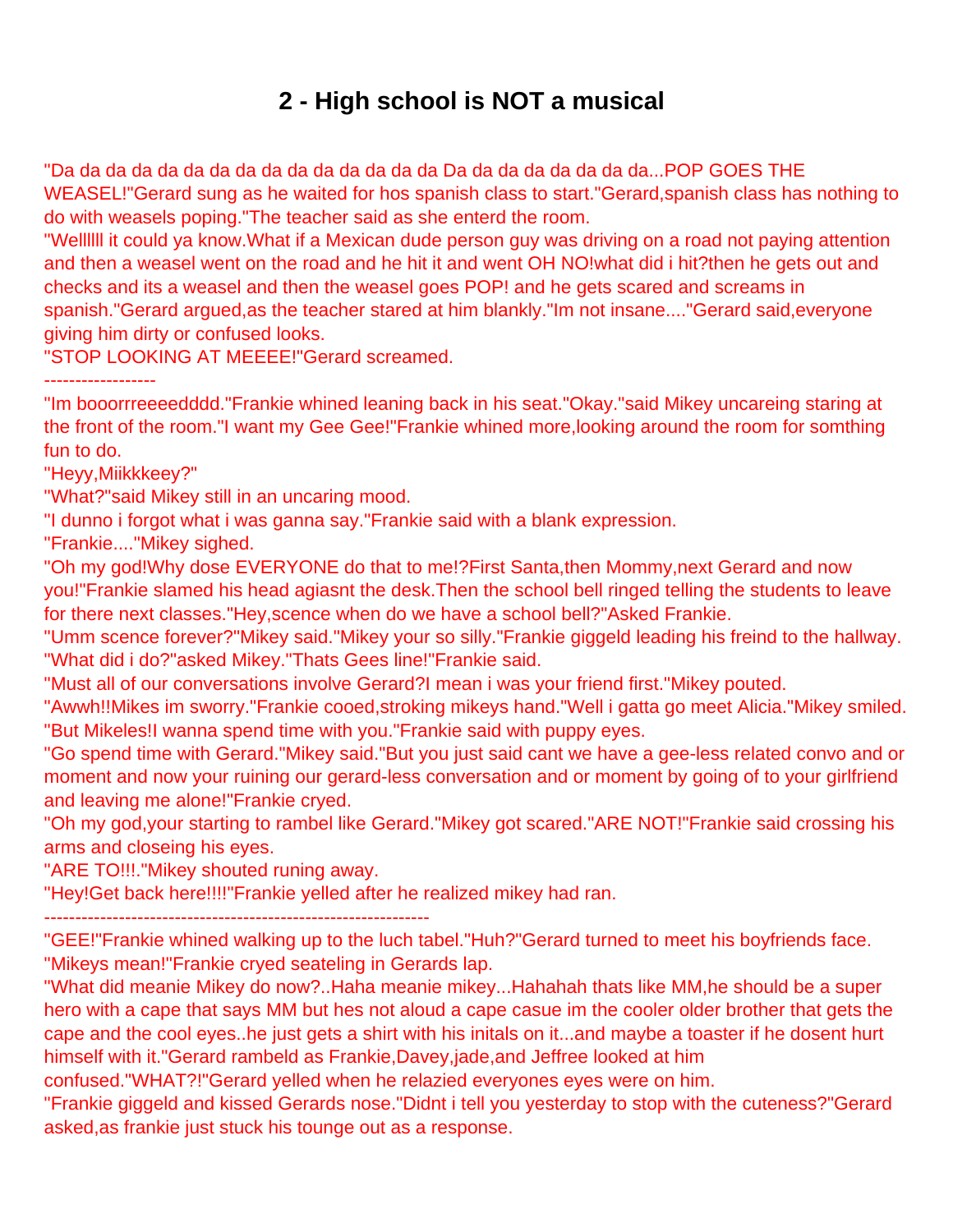"Geerrraarrrdddyyyy!"Gerards friend Jared called walking up.

"What?"Gerard rolled his eyes."Do my makeup!"he squeaked."Like Frankies,casue it got messed up!" "Ohhh Okay!"Gerard bounced.

"Do you want itlike when he puts those cute lckel X's on his eyes with the black eye liner with the red covering his eyes.Or do you want it like when he puts red all the way up to his eyes brows like davey and Jeffree do and i go AWWH!!!Frankie thats so cute like that,I LOVE IT! then i kiss his eyebrow and he goes no!Dont kiss my eyebrows i dont want my makeup to get messed up i tried to make it nice so i can look preety for you then i go NO! Frankie you always so preety to me and then he looks at me weried like im CRAZY which im not and then i say Frankie your sooo preety and dont need makeup to make you that wat and then he giggels and then i giggel and then we hug and then sometimes this totaly random person will come in the room and go AWWWHHH!!! and i think its davey i just cant tell casue they always run away to fast for me to see but one day i will be fast and i will go HA!DAVEY!it was you!Then hell be like NOOO!!!!!I WAS FOUND OUT!!and then ill go haha my superpowers have once agian solved daveys crime like the one with the soy milk dissaperances wich i solved casue im soooooooooooo awsome like that with my super powers and im just so good and i amaze myself sometimes no all the time i am so awsome."Gerard said with out once stoping to breath.Everyone looked at him like he needed to be in a straight jacket or lay of the coffee."IM NOT CRAZY!"He screamed scaring Jared away and startling frankie who was still in his lap.

"Awwhh baby your not crazy."Frankie nuzzeld him still a littel scared.

"I can rambel longer."Davey said.

"And the littel ppiggy went WEEE WEEE all the way home.."Frankie looked at Davey.

"wow you and Gerard are perfect for eachother your both crazy."Jade said looking at Gerard and Frankie.

"NOT CRAZY!!!!!!"Gerard and frankie yelled in unison.

"who-ra..."Davey looked at them unamused."Ohh and you say were crazy...real nice davey...real nice."Frankie said pointing to Davey.

"I never said it!!!Jadey did!"Davey innocently said putting his hand over his heart."Im compleatly innocent."He said childlish.

"Fine,but your still crazy to....and if were crazy then your crazy to Jadey for being friends with us."Gerard said.

"Rardy,where are we going out to dinner tonight?"Asked Frankie.

"That was really random."said Jade."But rardys taking me out tonight."Frankie smiled higging his rardy who smiled and huged back.

"Oh!Davey wants to come!:Davey said rasing his hand in the air and waving it around."Three some?"asked Gerard.

"What about Jeffree?"asked Jeffree,nobody paying attention to him.

"LOVE ME!"He screamed.

"Okay,you and jade can come with us."Gerard said to Davey,not listing to Jeffree.

"FINE!!"Jeffree yelled stomping of,his high heals clicking on the tiled cafiteria floor.

"Yay!"Davey squealed.

-------------------------------------------------------------

"Okay...so where are we going?"asked Frankie in the passanger seat of Gerards car.

"Mcdonalds?HAHAH!My dads name is donald!!HAH omg i never even

notcied..NEVER!!Hahahahaahahahahahahahah!"Gerard laughed banging his hand agianst the steering wheel.

"oh Gee...."Frankie said patting Gerards shoulder.

"How bout we go to this cafe that just opend?"suggested Jade.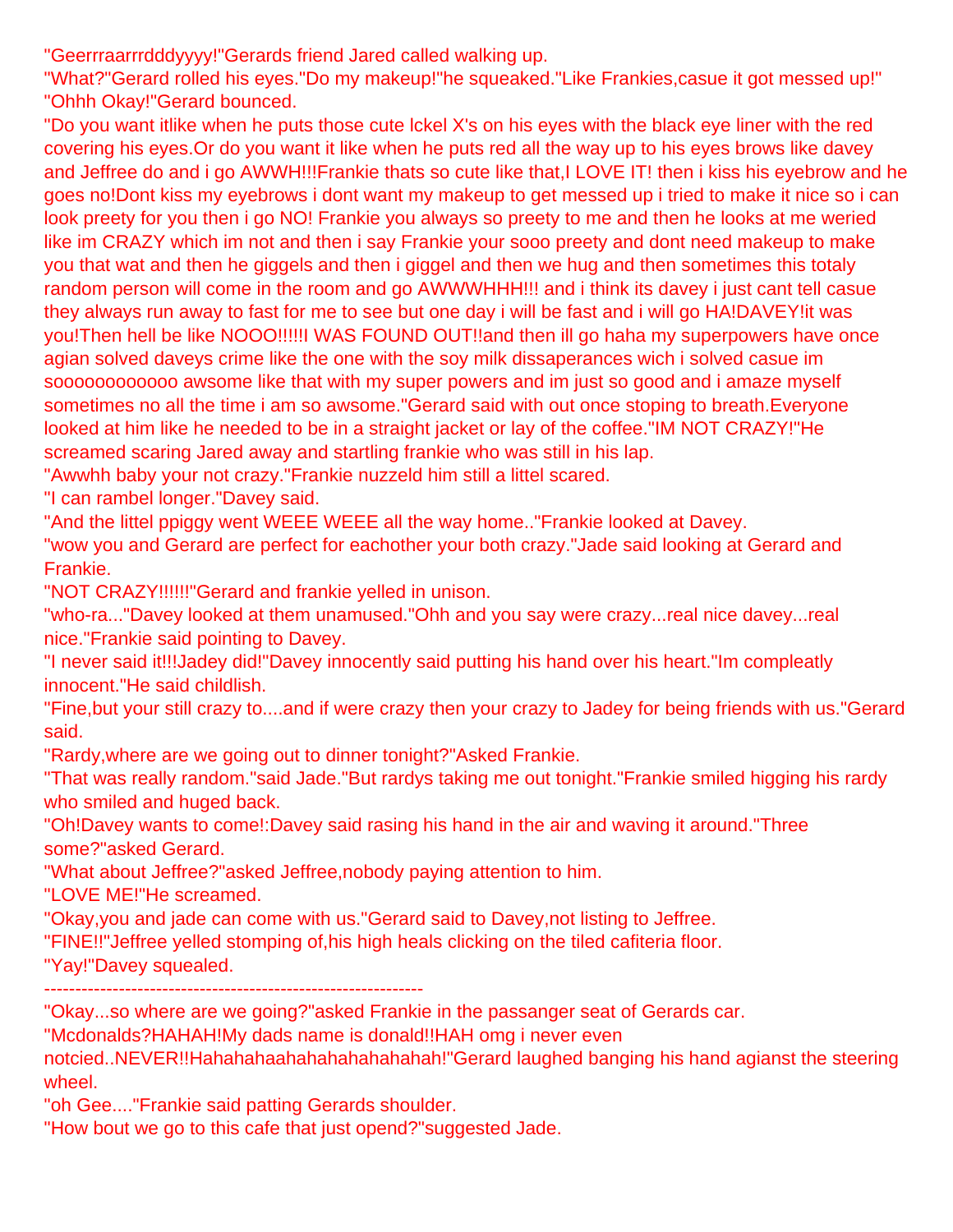"Okay."Gerard said trying to hold the giggels back.And then they drove of to the cafe Gerard giggling thorugh out the whole drive.

"I WANT COFFEE!!!!!!"Gerard Squaled.

"Gerard calm down."said Jade.

"I dont wanna calm down!I want more coffee!!!!COFFEE COFFEE COFFEE!!GIVE ME A C!GIVE ME A O!GIVE ME A F!GIVE ME ANOTHER F...NOW!!!GIVE ME A E!GIVE ME ANOTHER E!WHATS THAT SPELL C-O-F-F-E-E!!!!"Gerard bounced."I wants a coffee shaped unicorn!"Frankie bounced along with Gerard."YAY!!!!!"They both bounced togther hugging with joy.

"God,why dont they just behave,there embarssing me!"Jade said trying to hide his face as he noticed people staring.

"Heheh Jadey you sound like your there daddy."davey giggeld."and i think the reason were getting all the staring and disturbed looks is becasue were guys going on dates with other guys."Davey said taking a sip of his choclate soy milk.

"HOMIPOHOBIA IS GAY!"Frankie screamed.

"FRANKIE,GERARD!!!!!BEHAVE YOUR SELF NOW!YOUNG MEN!!!!"Jade scolded.

"Cheeze-it Jade!!Your such a drag!"Gerard said leaning back.

He lent back a littel bit more and lost his balance and landed with a bang on the floor.

"HAHAHAHA RARDY FEEL!!!!!"Davey laughed.

"Oh my!Gee are you okay!?"Frankie cryed droping to Gerards side.

"HAHAHA!RARDY FEEL!RARDY FEEL RARDY FEEL!!!HE FEEL HE FEEL HE FEEL!!!!"Davey got up and danced.

"SHUT UP DAVEY!!!"Gerard screamed as loud as his lungs would let him.the manager came out of his office and walked over to there tabel."This kind of behavoir will not be tolerated"(I used a big

scentce!:D)he said."Im going to have to ask you to leave."He said.

"Omg Thank you!"Jade prayed to him.

"But im having fun!!Tell all the other people to leave!"Frankie said.

"No lets got to Mc my daddys(sounds like a whore house...) and have fun there."Gerard said getting to his feet.

"BUT I WANNA HAVE FUN HERE!!"Frankie complained...very loudly.

"Fine then you sleep alone tonight."Gerard said.

"RARDY NO!!"Frankie whined holding on to Gerards arm.

"I cant sleep with out you!I Get all cold and alone and figity and Rard-less!"Frankie cryed.

"Well then lets go to mc my daddys and you wont be rardless tonight.

"Okay Okay!"Frankie said running for the door."Oh my god your good."said Davey.

"Davey?"asked Gerard."Yesies?"Asked Davey.

"Whats a rard?"Gerard asked as they walked out of the door.

"umm a tardy person?"Asked Davey/

"IM NOT STUPID!!!"Gerard angirly shouted.

"I think its a poptart."said Jade."IM NOT FILLED WITH YUMMY CREAM FILLING!!!"Gerard screamed. "YES YOU ARE!!!!"Frankie sang from the car."I dont get it.."Davey said."Gerard has yummy white cream filing in him?"He asked,casuing Jade to sigh.They got in the car and put on there seat belts and such.Then rode off to the apartment they shared.

"OHHH I GET IT!!"Davey screamed."Oh my god you where thinking that the whole time?asked Jade taking off his coat."yeah so what?I get it now and thats all that matters."Davey protested. "Yeah okay..."Jade said.

"Im bored."Frankie said."Me to"Gerard aggreed.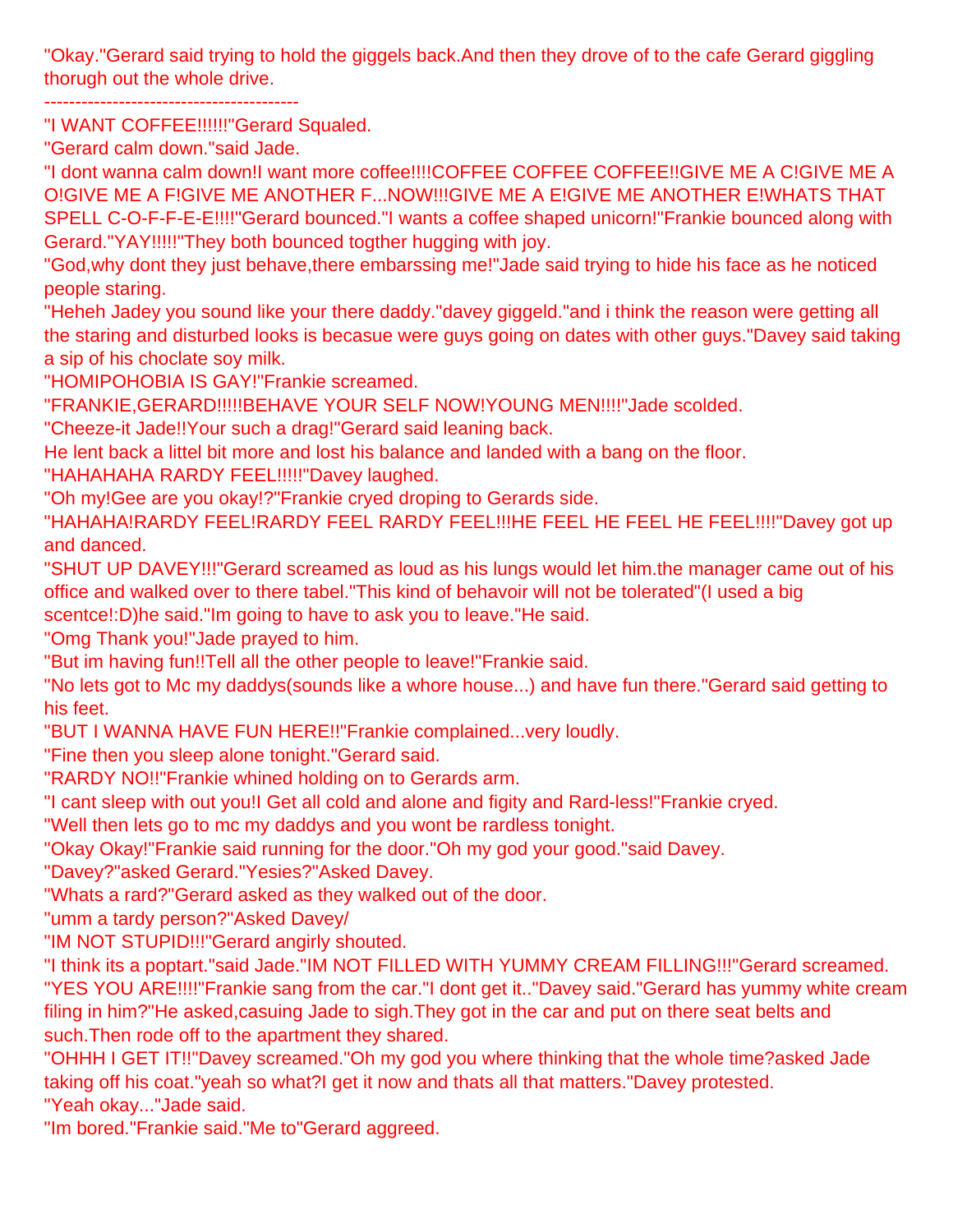"I got an idea!"Frankie squealed Lunging for Gerards pants.

"What the hell!"Gerard screamed jumping away from frankies hand.

"What i want your yummy cream filing!"Frankie puted making circels with his finger on Gerards thigh.

- "I want some to."Davey squaked.
- "No its mine!"Frankie squealed back.
- "Well Jades is mine!"Gerard said.
- "NO ITS MINE!!"Frankie yelled.
- "NO MINE!!"Davey yelled louder.
- "SHUT UP!!!!!!!"Jade screamed from the other room.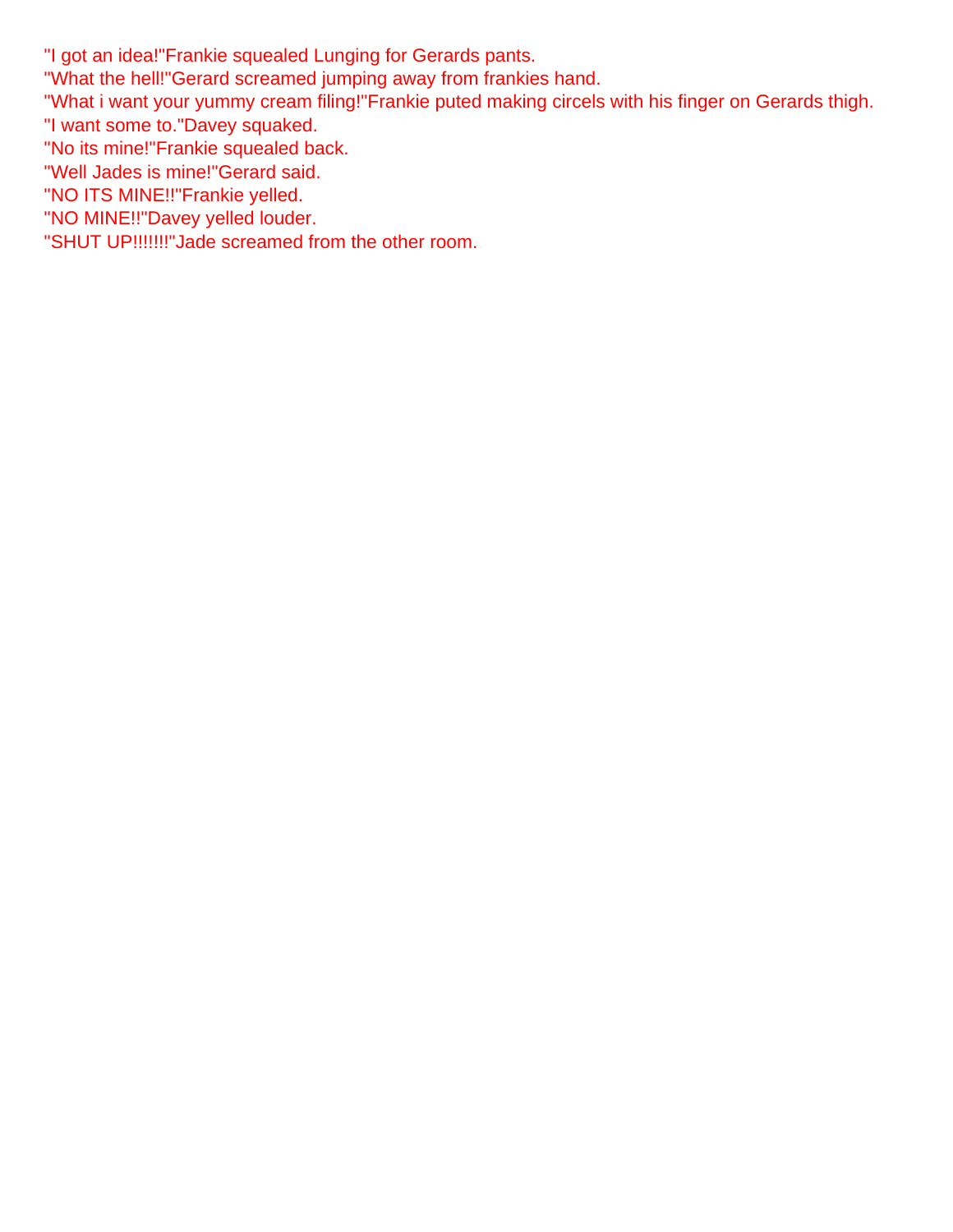## **3 - Hottopic or Hollister**

<span id="page-7-0"></span>"Kitty!"Davey yelled in the hallway,wakeing up Gerard who was sleeping on the couch."What the heck?"Gerard asked himself quitely,rubibing at his eye.

"Kitttyyy!!!Get over here!"Davey shouted fallowing a limping cat into the room.

"Whats going on,now?"Gerard asked Davey,pulling his tried body out from under sleeping Frankie."Kittys hurt and wont let me help."Davey sniffed looking at the cat on the other side of the room. "Oh my gawd."Gerard said sighing waking to the kictchen door way."What do you mean OH MY GOD!?"Davey asked madly.

"I said oh my gawd..not oh my god.Theres no such thing in god.But there is a Gawd."Gerard said about to leave to the other room.When he got in the kitchen Jeffree and Jade were sat at the tabel.Jeffree eating toast.And Jade complaing somthing about all the choclate soy milk be soy named by Davey."Yattzee!"Jeffree yelled when he finfished his toast."What...?Where not even playing that."Jade said.

"Uhh...hi...?"Gerard said walking over to the coffee machine."what are you uhhing about?"Jeffree asked playing with his hair."Yattzee..?"Gerard told him getting a cup and pouring some coffee.

"whats so bad about yattzee?"Jeffree asked."Nothing...just kinda random.."Gerard said with wide eyes inching out of the room.

"KITTY!"Frankie screamed as Gerard entred the room,droping his coffee from shock.

"Davey what did you do!!?"Gerard shouted."What i didnt do anything."Davey said innocently.

"you made me drop my coffee."Gerard cryed.""No!Frankie was the on the yelled."Davey pointed to Frankie,who was bandeging kittys broken paw.

"Well you made him do it!"Gerard stomped."Stop fighting!!!"Frankie screamed,scaring kitty away. "Dot dot dot....Davey said scared."Were not fighting sugar."Gerard said.

"Yes you arrreee."Frankie said."Na-uhh."Gerard repliyed.

"Yeah-Huh!"Frankie pouted out his lip."Awwhhh."Gerard cood cuddeling Frankie in his arms.Frankie giggeld and nuzzeld into erards neck.

"AWWWH!!!!"Davey squealed."Stop it!"Gerard and Frankie screamed at the same time."Fine be that way.."He said walking away like a model on the run way.Gerard shook his head at Davey, sighing.Then gave a littel laugh and smirked at frankie."What....?"Frankie asked confused.

"BURT!"Gerard squealed and poked frankie in the lower stomach.Frankie squaked then giggeld. 'No pokey belly."Frankie smiled and gave gerard a pansy slap to the arm."Awh why not?"Gerard pouted. "Casue it tickels."Frankie giggeld more.Gerard stuck his tounge out.Frankie laughed at Gerard and licked his tounge.

"Yay!"Gerard saiid after he got his Frankie tounge licky.

"Sooooo.."Gerard said pulling Frankie back into his arms and faling back in a laying position on the couch,Frankie on top of him.

"whatc ya wanna do today?"He contintude when him and Frankie were laying."Ummm Hottopic?"Frankie suggested tilting his head back to look a Gerard."Okay."Gerard smiled,and gave the back of Frankies head a kiss.

-------------------------------------------------------------------------

Gerards p.o.v.

Grrrr why is it always so hard to find somthing to buy here?Stupid Hottopic.Stupid money limitations.Stupid food!Maybe if i didnt eat id have enough money for hottopic and stuff.Casue ill have